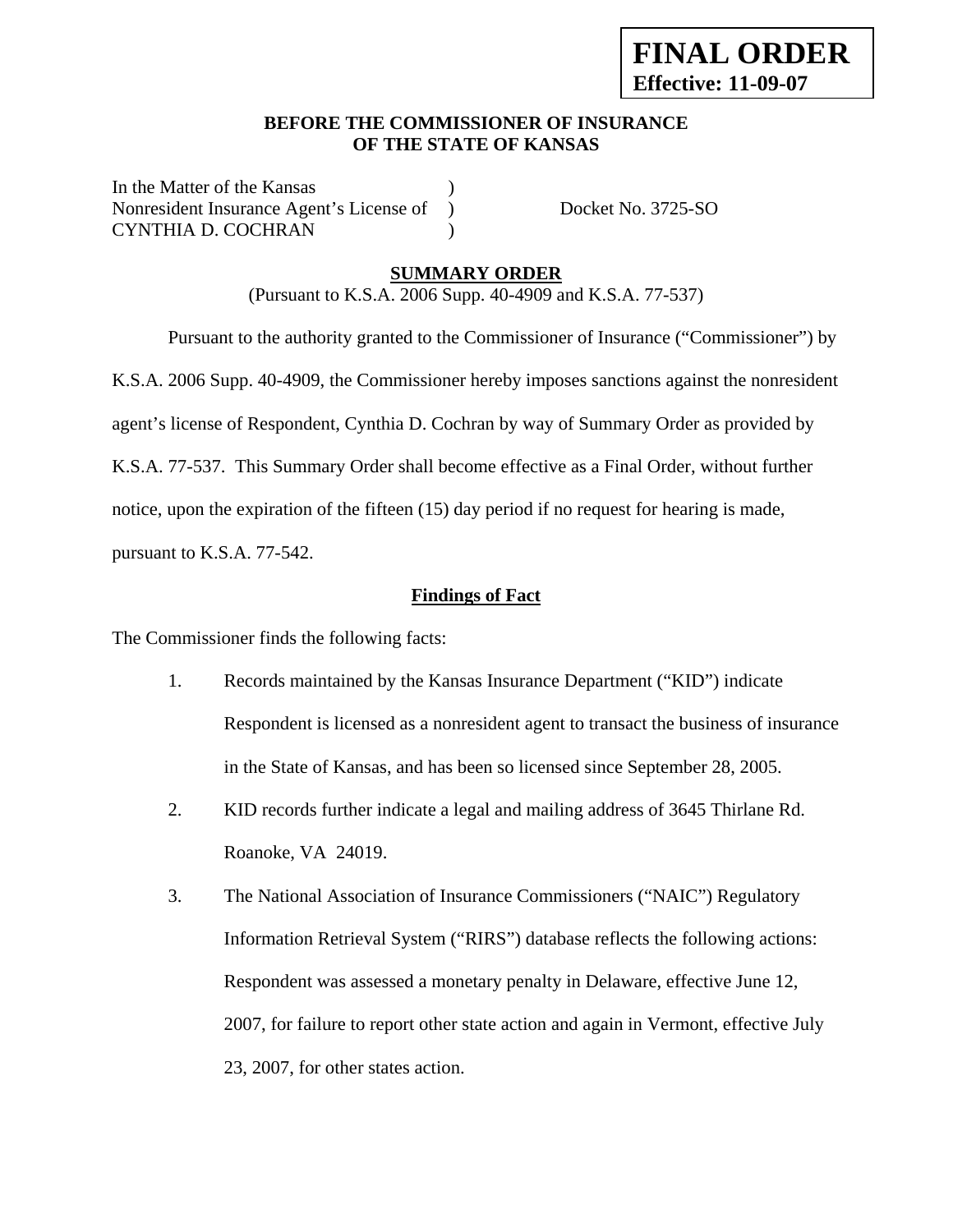4. To date, Respondent failed to notify KID of the actions.

## **Applicable Law**

- 5. K.S.A. 2006 Supp. 40-4909 states, in pertinent part:
	- (a) The commissioner may deny, suspend, revoke, or refuse renewal of any license issued under this act if the commissioner finds that the applicant or license holder has:
		- (2) Violated
			- (A) any provision of chapter 40 of the Kansas Statues Annotated, and amendments thereto, or any rule and regulation promulgated thereunder;
			- (C) any insurance law or regulation of another state;
	- (b) In addition, the commissioner may suspend, revoke or refuse renewal of any license issued under this act if the commissioner finds that the interests of the insurer or the insurable interests of the public are not properly served under such license.
	- (h) in lieu of taking any action under subsection (a), the commissioner may:

(2) issue an order imposing an administrative penalty up to a maxium of \$500 for each violation . . . unless such person knew or should have known that the violative act could give rise to disciplinary action under subsection (a). If such person knew or reasonably should have known the violative act could give rise to any disciplinary proceeding . . . the commissioner may impose a penalty up to a maximum of \$1000 for each violation . . . .

- 6. KA.R. 40-7-9 states, in pertinent part: Each person licensed in this state as an insurance agent shall report the following to the commissioner of insurance within 30 days of occurrence:
	- (a) Each disciplinary action on the agent's license or licenses by the insurance regulatory agency of any other state or territory of the United States.

## **Conclusions of Law**

7. The Commissioner has jurisdiction over Ms. Cochran as well as the subject matter

of this proceeding, and such proceeding is held in the public interest.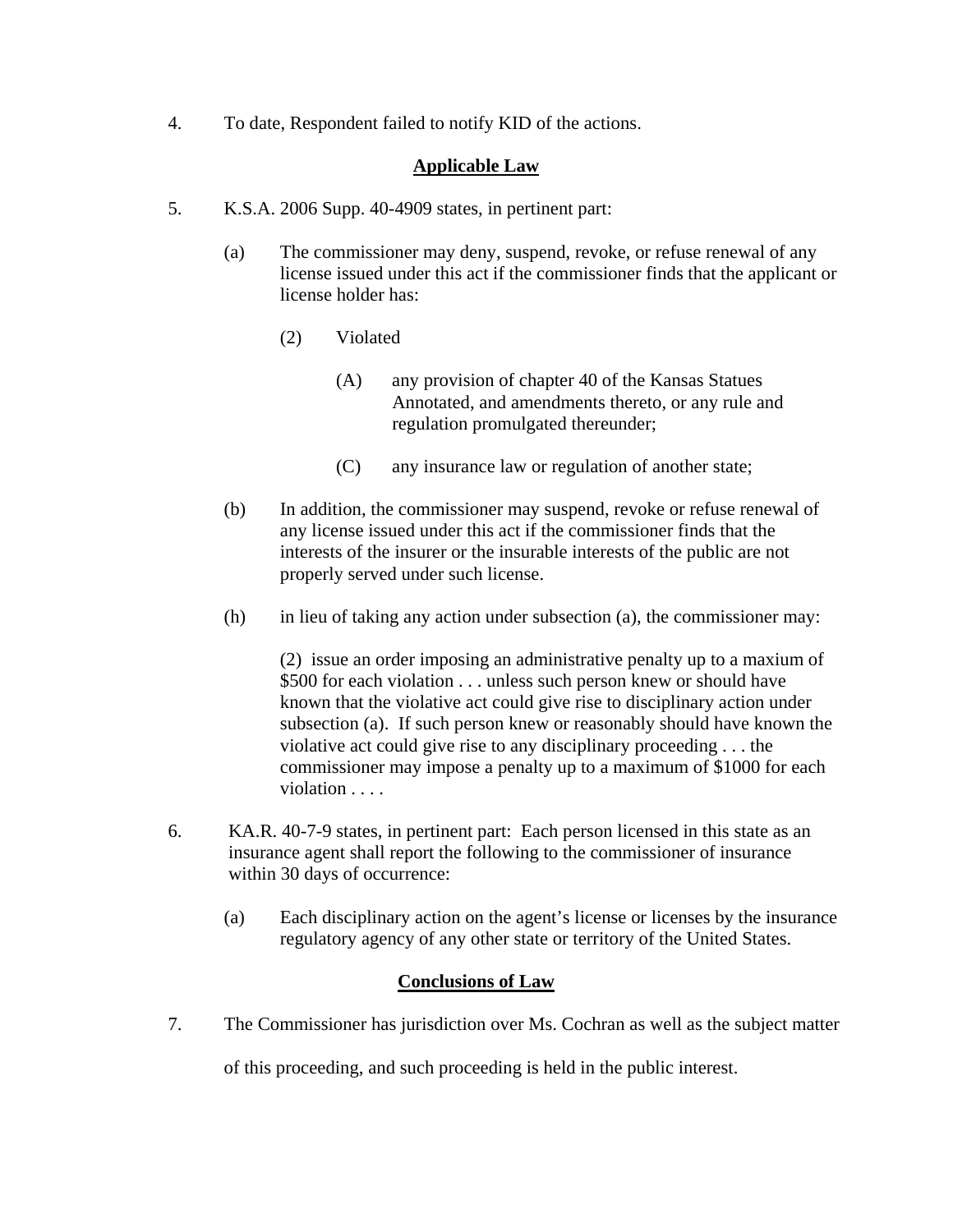- 8. The Commissioner finds that Ms. Cochran's Kansas license may be revoked because Ms. Cochran violated an insurance law or regulation in another state pursuant to K.S.A. 2006 Supp. 40-4909(a)(2)(C).
- 9. The Commissioner finds that Ms. Cochran violated K.S.A. 2006 Supp. 40-  $4909(a)(2)(A)$  and K.A.R.  $40-7-9$  by failing to notify the Kansas Insurance Department of the disciplinary action taken by the State of Delaware Department of Insurance on June 12, 2007 and the State of Vermont Department of Insurance on July 23, 2007.
- 10. The Commissioner, therefore, concludes that good cause exists pursuant to K.S.A. 2006 Supp. 40-4909(a) and (h) to revoke or suspend Respondent's Kansas nonresident insurance agent's license or impose administrative penalties in lieu of revocation.
- 11. The Commissioner concludes that Respondent's insurance agent's license may be revoked for the protection of the insurable interests of the public pursuant to K.S.A. 2006 Supp. 40-4909(b).
- 12. Based on the facts and circumstances set forth herein, it appears that the use of summary proceedings in this matter is appropriate, in accordance with the provisions set forth in K.S.A. 77-537(a), in that the use of summary proceedings does not violate any provision of the law and the protection of the public interest does not require KID to give notice and opportunity to participate to persons other than Cynthia D. Cochran.

#### **IT IS THEREFORE ORDERED BY THE COMMISSIONER OF INSURANCE THAT:**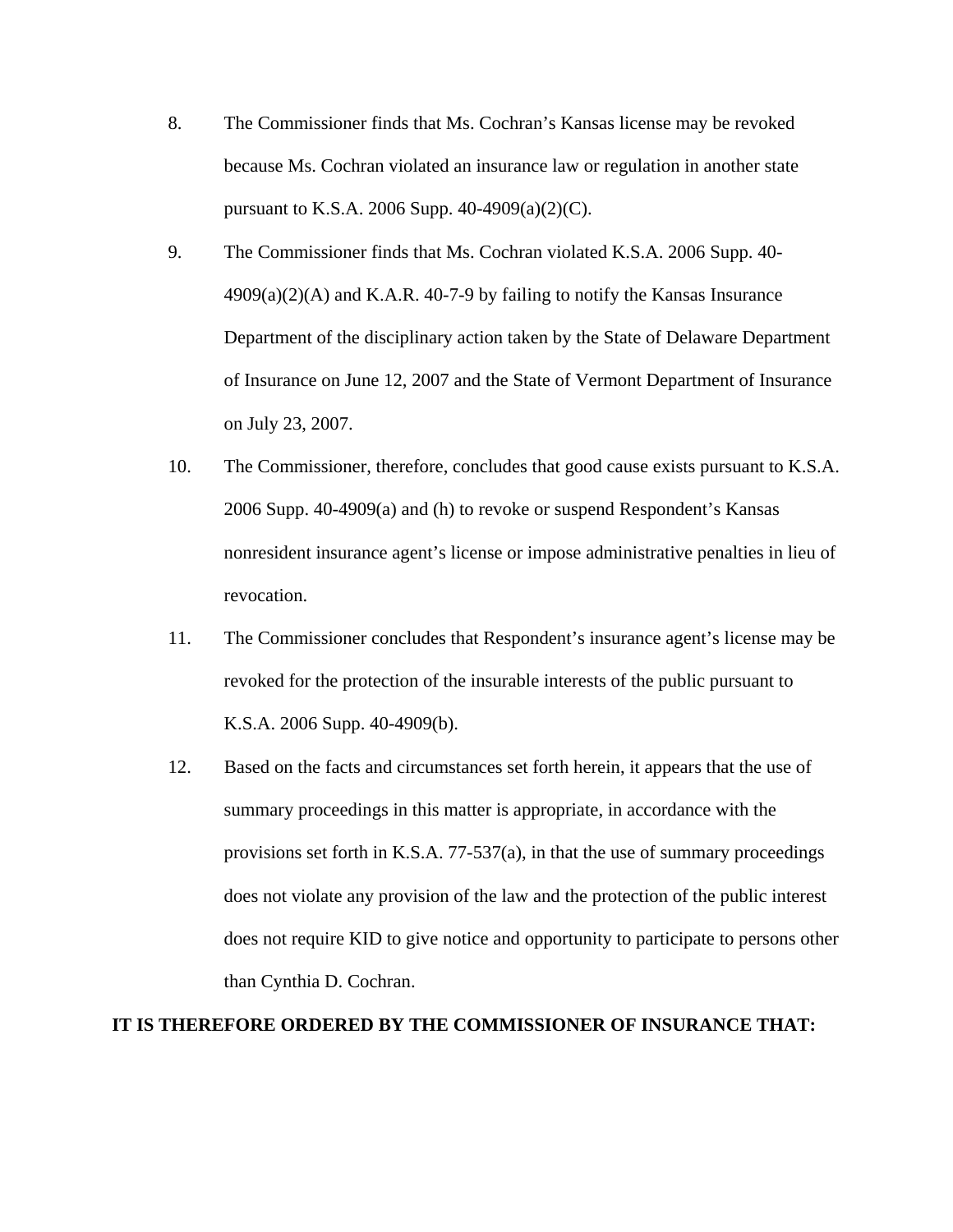Respondent Cynthia D. Cochran shall pay an administrative penalty of \$500 for failure to notify KID of another state agency's action and the Kansas nonresident insurance agent's license of Cynthia D. Cochran is hereby **SUSPENDED on the effective date of this** 

# **order until such time as the penalty is paid in full.**

## **NOTICE AND OPPORTUNITY FOR HEARING**

Cynthia D. Cochran, within fifteen (15) days of service of this Summary Order, may file with the Kansas Insurance Department a written request for hearing on this Summary Order, as provided by K.S.A. 77-542. In the event a hearing is requested, such request should be directed to:

> John W. Campbell, General Counsel Kansas Insurance Department  $420$  S.W.  $9<sup>th</sup>$  Street Topeka, Kansas 66612

Any costs incurred as a result of conducting any administrative hearing shall be assessed against the agent/agency who is the subject of the hearing as provided by K.S.A. 40-4909(f). Costs shall include witness fees, mileage allowances, any costs associated with reproduction of documents which become part of the hearing record, and the expense of making a record of the hearing.

If a hearing is not requested, this Summary Order shall become effective as a Final Order, without further notice, upon the expiration of the fifteen (15) day period for requesting a hearing. The Final Order will constitute final agency action in the matter.

In the event the Petitioner files a petition for judicial review, the agency officer designated pursuant to K.S.A. 77-613(e) to receive service of a petition for judicial review on behalf of the Kansas Insurance Department is: